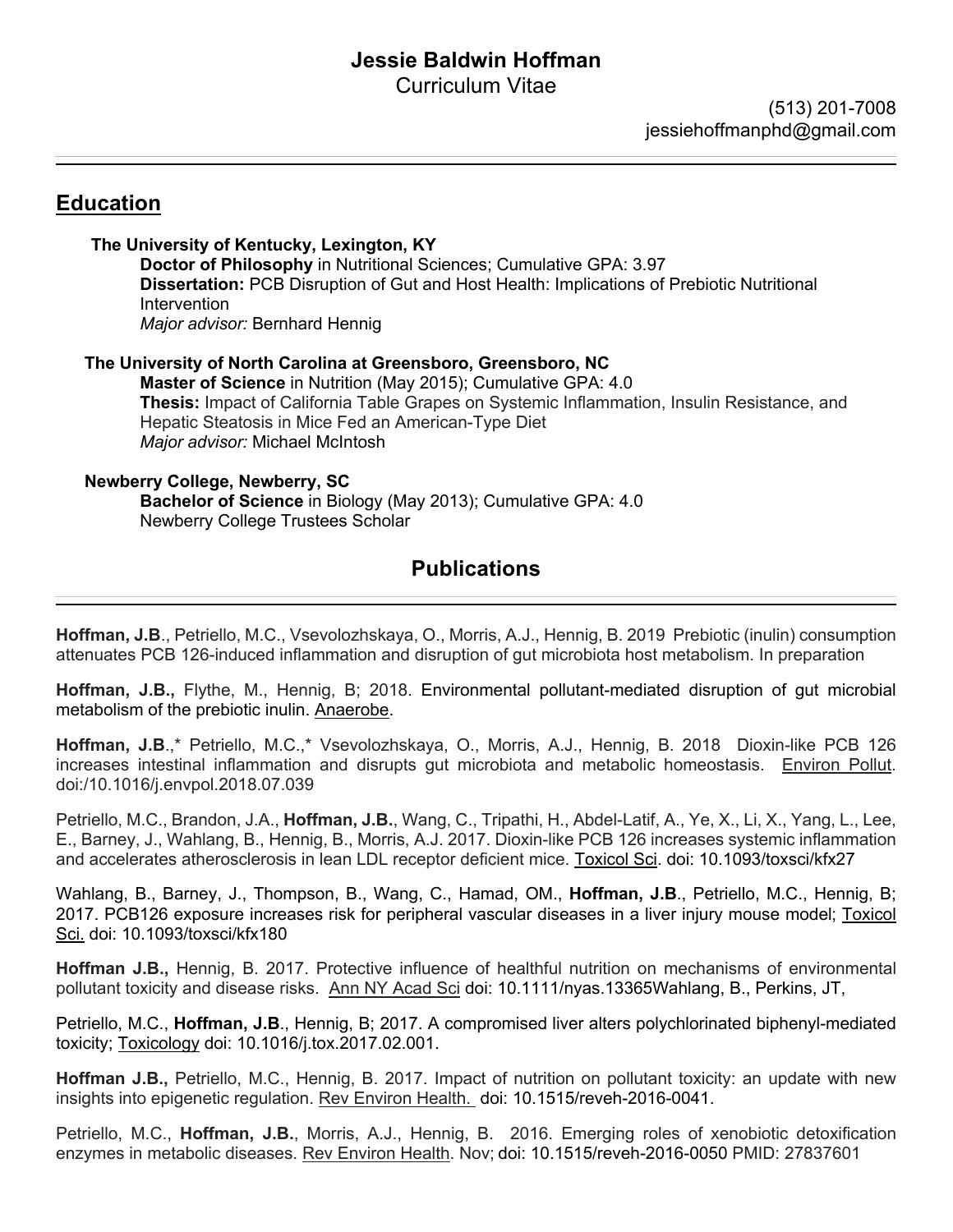Petriello, M.C., **Hoffman, J.B.**, Sunkara, M., Wahlang, B., Perkins, J.T., Morris, A.J., Hennig, B. 2016 Dioxinlike pollutants increase hepatic flavin containing monooxygenase (FMO3) expression to promote synthesis of the pro-atherogenic nutrient biomarker trimethylamine N-oxide from dietary precursors. J. Nutr. Biochem. Apr 1;(33):145-153. PMID: 27155921

**Hoffman, J.B.,\*** Collins, B.,\* Martinez, K., Grace, M., Lila, M.A., Cockrell, C., Nadimpalli, A., Chang, E., Chuang, C.C., Zhong, W., Cooney, P., Hopkins, R., McIntosh, M.K. 2016. An extractable polyphenol-rich fraction obtained from table grapes decreases adiposity, insulin resistance, and markers of inflammation in high-fat fed C57BL/6J mice. J. Nutr. Biochem. May; 31: 150-65. PMID: 27133434

Collins, B., **Baldwin, J.,** Martinez, K, Lila, MA., McIntosh, MK. 2016. Grapes and Gastrointestinal Health: Implications with Intestinal and Systemic Diseases. In: Pezzuto, JM, editor. Grapes and Health. Springer; p.119-138. NLB ID: 101686657

**Baldwin, J.,\*** Collins, B.,\* Wolf, P.G., Martinez, K., Shen, W., Chuang, C.C., Zhong, W., Cooney, P., Cockrell, C., Chang, E., Gaskins, H.R., McIntosh, M.K. 2016. Table grape consumption reduces adipostiy and markers of hepatic lipogenesis and alters gut microbiota in butter fat-fed mice. J. Nutr. Biochem. Jan; 27: 123-35. PMID: 26423887.

Shen, W., **Baldwin, J.,** Collins, B., Hixson, L., Lee, K.T., Herberg, T., Starnes, J., Chuang, C.C., Reid, T., Gupta, S., McIntosh, M. 2015. Low level of trans-10, cis-12 conjugated linoleic acid decreases adiposity and increases browning independent of inflammatory signaling in overweight Sv129 mice. J. Nutr. Biochem. Jun;26(6):616-25. PMID: 25801353

*\*Indicates equal contribution to manuscript (both primary authors)*

# **Accepted Abstracts and Presentations**

# **Food & Nutrition Conference & Expo (FNCE) 2018; in Washington, DC (10/2018)**

 **Hoffman, J.B**., Petriello, M.C., Barney, J., Deng, P., Flythe, M., Hennig, B. Prebiotic fiber (inulin) attenuates PCB 126-induced disruption of gut microbiota and host metabolism (Poster presentation)

# **Nutrition 2018; American Society of Nutrition Annual Conference in Boston, MA (06/2018)**

 **Hoffman, J.B**., Petriello, M.C., Vsevolozhskaya, O., Morris, A.J., Hennig, B. Interactions between diets high in cholesterol and dioxin-like pollutants increase inflammation, disrupt gut microbiota, and modulate host metabolism (Poster presentation & oral presentation)  *Emerging Leaders in Nutrition Science Poster Competition- 3rd place*

# **8th Annual Barnstable Brown Obesity and Diabetes Research Day in Lexington, KY (05/2018)**

 **Hoffman, J.B**., Petriello, M.C., Vsevolozhskaya, O., Morris, A.J., Hennig, B. Interactions between dietary cholesterol and environmental pollutants increase inflammation, disrupt gut microbiota, and modulate host metabolism (Poster presentation)  *Outstanding Graduate Student Poster Presentation- 3rd place*

#### **Keystone Symposia Conference on Manipulation of the Gut Microbiota for Metabolic Health in Banff, Alberta (3/2018)**

 **Hoffman, J.,** Petriello, M., Hennig, B. Dioxin-like PCB 126 disrupts gut microbiota, increases intestinal inflammation and alters host metabolism. (Poster presentation)

# **Superfund Research Program (SRP) 2017 Annual Meeting in Philadelphia, PA (12/2017)**

 **Hoffman, J.,** Petriello, M., Hennig, B. PCB 126 disrupts gut microbiota and increases intestinal inflammation in a mouse model of atherosclerosis. (Poster presentation)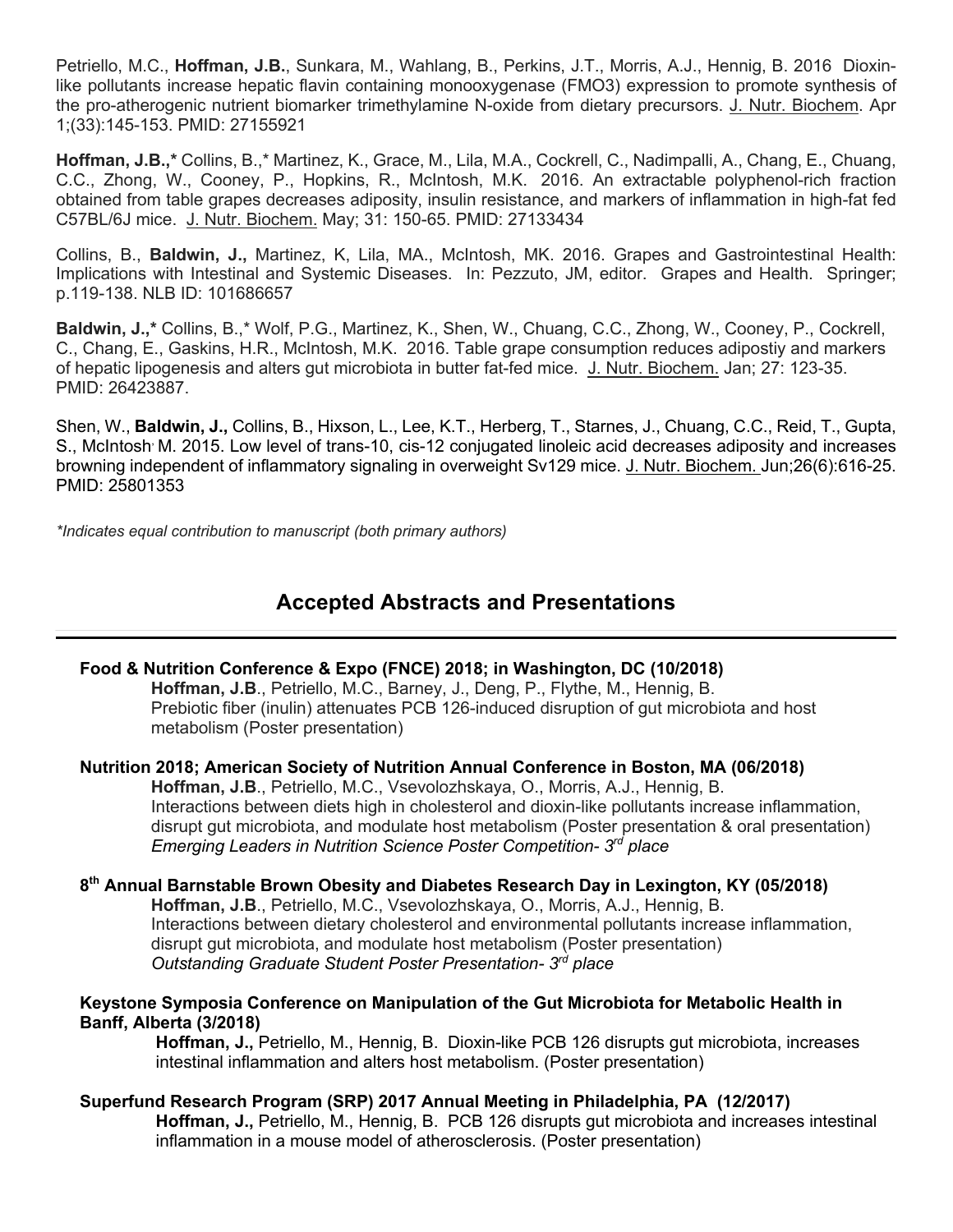#### **20th Annual Gill Heart Institute Cardiovascular Research Day in Lexington, KY (11/2017)**

 **Hoffman, J.,** Petriello, M., Hennig, B. PCB 126 increases intestinal inflammation and disrupts gut microbiota and metabolic homeostasis. (Poster presentation)

#### **7th Annual Barnstable Brown Obesity and Diabetes Research Day in Lexington, KY (05/2017) Hoffman, J.,** Flythe, M., Hennig, B.PCB126 Exposure Modulates Gut Microbial Fermentation of the Dietary Fiber Inulin. (Poster Presentation)

#### **Experimental Biology 2017 in Chicago, IL (04/2017)**

 **Hoffman, J.,** Flythe, M., Hennig, B.PCB126 Exposure Modulates Gut Microbial Fermentation of the Dietary Fiber Inulin. (Poster Presentation)

#### **Superfund Research Program (SRP) 2016 Annual Meeting in Durham, NC (12/2016)**

 **Hoffman, J.,** Flythe, M., Hennig, B. Fecal Microbial Fermentation of the Dietary Fiber Inulin (Poster presentation)

#### **Department of Pharmacology and Nutritional Sciences Annual Retreat (1/2017)**

 **Hoffman, J.,** Hennig, B.The Role of Dietary Fiber in Modulation of Gut Health and PCB-Induced Inflammation. (Oral presentation)

### **19th Annual Gill Heart Institute Cardiovascular Research Day in Lexington, KY (11/2016)**

 **Hoffman, J.,** Flythe, M., Hennig, B.Modulation of Gut Microbial Fermentation of Dietary Fiber by PCB126.

 *Outstanding Graduate Student Poster Presentation- 3rd place*

## **11th Annual UKY Center for Clinical and Translational Science (CCTS) Spring Conference in Lexington, KY(04/2016)**

 **Hoffman, J.,** Petriello, M., Hennig, B.Butryate modulates Cav-1 and its binding partner AhR, leading to differential Cyp1a1 and Cyp1b1 gene expression in vascular endothelial cells.

# **Experimental Biology 2016 in San Diego, CA (04/2016)**

 **Hoffman, J.,** Petriello, M., Hennig, B.Butryate modulates Cav-1 and its binding partner AhR, leading to differential Cyp1a1 and Cyp1b1 gene expression in vascular endothelial cells.

# **Superfund Research Program (SRP) 2015 Annual Meeting in San Juan, Puerto Rico (11/2015)**

 **Hoffman, J.,** Petriello, M., Collins, B., McIntosh, M., Hennig, B. Table grape consumption reduces body fat accumulation, hepatic steatosis, and inflammation in mice high fat fed mice: a potential nutritional approach for PCB protection. (Poster presentation)

# **Ohio Valley Society of Toxicology (OVSOT) 2015 Annual Meeting in Highland Heights, KY (11/2015)**

 **Hoffman, J.,** Petriello, M., Collins, B., McIntosh, M., Hennig, B. Table grape feeding in high-fat fed mice attenuates body fat gain, hepatic steatosis, and systemic inflammation: a potential nutritional approach to PCB protection. (Poster presentation)

#### **Experimental Biology 2015 in Boston, MA (03/2015)**

 **Baldwin, J.,** Collins, B., Wolfe, P., Shen, S., Chuang, C., Zhong, W., Cooney, P., Gaskins, H., McIntosh, M. 2014. California table grape consumption reduces adiposity, hepatic triglycerides, lipogenic gene expression, and abundance of sulfidogenic bacteria in mice fed butter fat. (Poster presentation)

#### **Newberry College REMAST Poster Session (09/2011)**

Presented on internship experience with traditional and non-traditional classroom environments.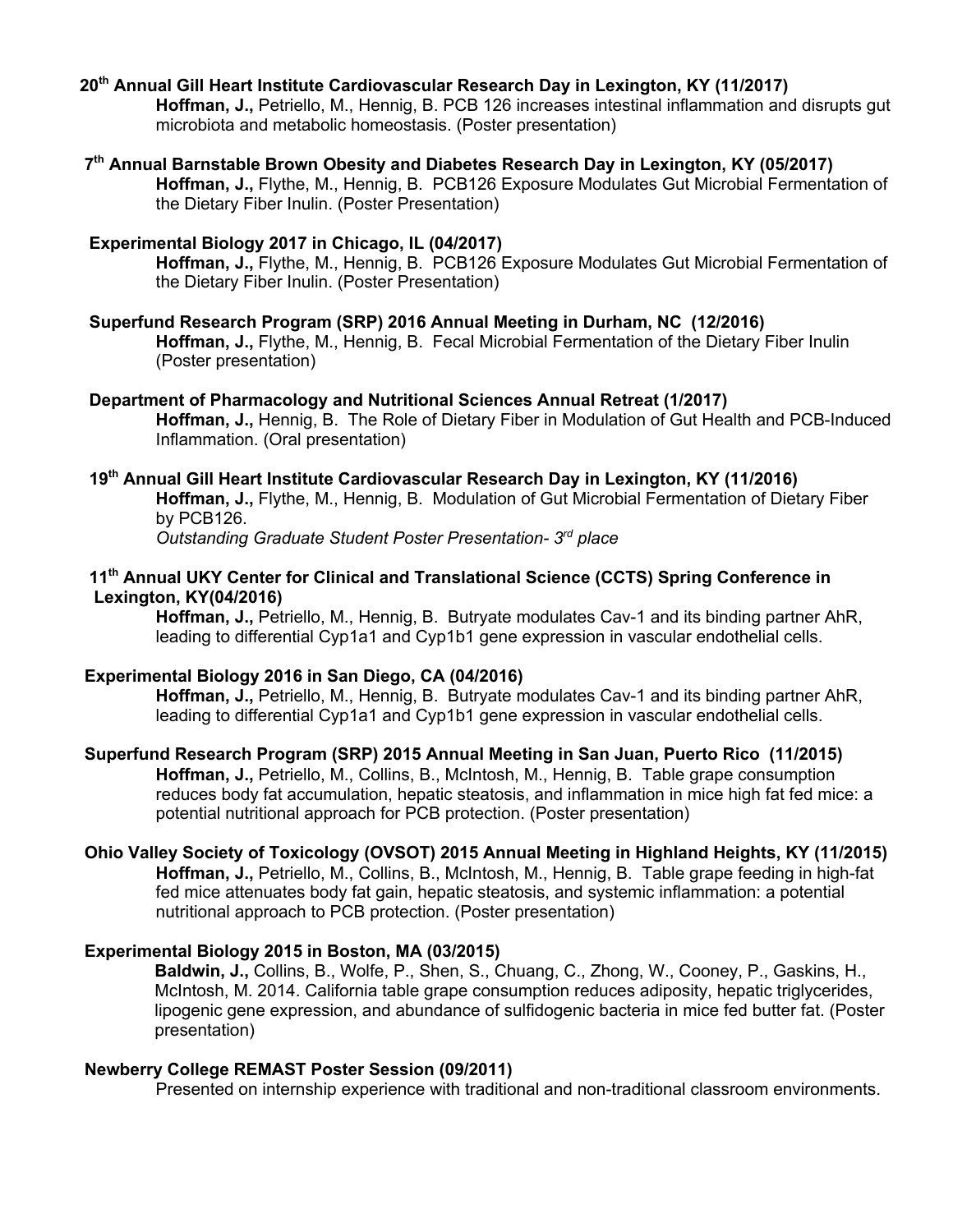#### **Sports Nutrition Seminar for Lexington Baseball/Softball (11/2018)**

**Hoffman, J.** Fueling for exercise and competition (Invited speaker; oral presentation)

#### **RD Real Talk Podcast (10/2018)**

 **Hoffman, J.** One of the keywords should have been weight cycling. https://itunes.apple.com/us/podcast/one-of-the-keywords-should-have-been-weightcycling/id1208568777?i=1000421145975&mt=2

#### **Nutrition Matters Podcast Episode 131 (8/2018)**

Hoffman, J. Why #nuance matters in conversations about gut health and nutrition science. https://www.positive-nutrition.com/single-post/2018/08/29/130-nuancematters

- **Marion County Extension Office Series "Hot Women and Health" Richmond, KY (3/2018) Hoffman, J.** Healthy Gut, Healthy You: tips for improving gut health.
- **Lexington Senior Center Nutrition Education and Cooking Demo (08/2017) Hoffman, J.** The role of dietary fiber in overall health and wellbeing

#### **Common Good Lexington Invited Speaker (05/2017)**

 **Hoffman, J.** Food preparation and healthy meal ideas for busy families.

- **Fighting with Food Seminar/Workshop at the University of Kentucky (09/2016) Hoffman, J.** Nutritional modulation of pollutant toxicity: the role of the gut microbiota.
- **Fighting with Food Seminar at the University of Miami in Ohio (04/2016) Hoffman, J.** Nutritional modulation of pollutant toxicity: current evidence and the role of the gut microbiota.

# **Work Experience**

#### **Post-Doctoral Scholar**

 University of Kentucky (01/2019- present) PI: Dr. Bernhard Hennig *Post-doctoral fellow with the University of Kentucky Superfund Research Center.*

#### **Research Assistant**

 University of Kentucky (07/2015- 12/2018) PI: Dr. Bernhard Hennig *Graduate student in the Department of Pharmacology and Nutritional Sciences.*

# **Positive Nutrition™ Course Instructor**

Positive Nutrition<sup>™</sup>; Paige Smathers, RD (12/2017- Present) *Participate in curriculum, book, presentation, and course development focused on nutritional science education for a public audience.*

#### **Research Assistant**

 University of North Carolina at Greensboro (08/2013 – 05/2015) PI: Dr. Michael McIntosh *Designed, implemented, and analyzed experiments focusing on reducing of metabolic syndrome and associated complications with consumption of nutrient rich table grapes.*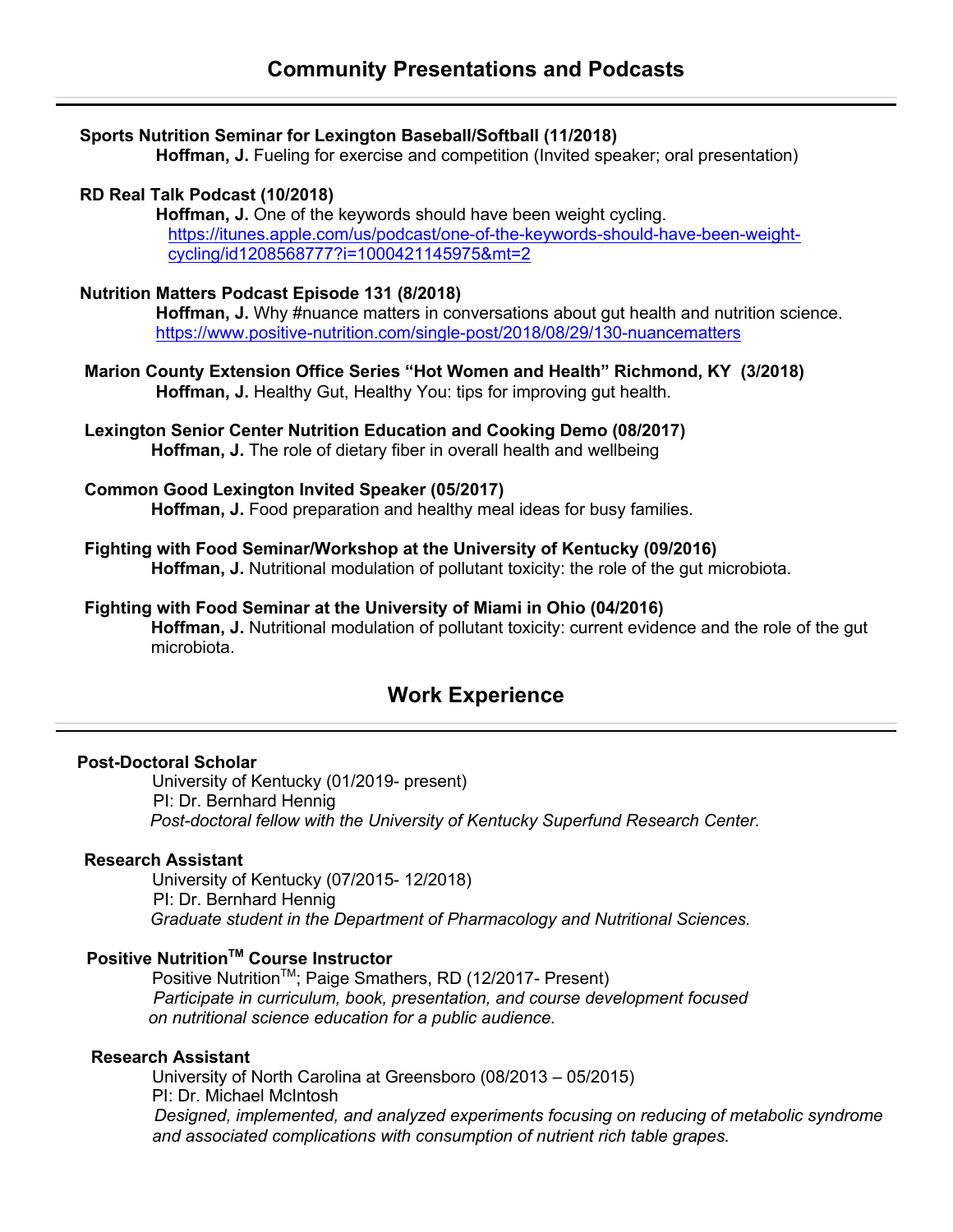#### **Teaching Assistant**

University of North Carolina at Greensboro (08/2013 – 05/2015) *Assisted in undergraduate nutrition courses in grading, lecturing, and tutoring. Courses: Introduction to Nutrition, Nutritional Biochemistry, Advanced Nutrition*

#### **Academic Tutor**

Newberry College, Newberry, SC (08/2011 - 05/2013)  *Assisted students in their studies in various science courses.*

#### **Riverbanks Zoo Seasonal Camp Counselor**

 Riverbanks Zoo and Botanical Gardens, Columbia, SC (12/2011 – 4/2013)  *Educated and supervised groups of 20-30 campers ages 6-7. Handled various animal and insect species used for educational programs.* 

#### **REMAST (Recruit and Engage Math and Science Teachers) Internship**

Newberry College, Newberry, SC (05/2011 - 07/2011)  *Interned in a high-school science classroom and non-traditional educational settings.* 

# **Awards/Honors**

**Graduate Student of the Year**- Department of Pharmacology and Nutritional Sciences; University of Kentucky (2018)

**Emerging Leaders in Nutrition Science Poster Winner**- 3rd place. Nutrition 2018; American Society of Nutrition Annual Conference in Boston, MA (2018)

**Outstanding Graduate Student Poster Presentation**- 3rd place. 8th Annual Barnstable Brown Obesity and Diabetes Research Day in Lexington, KY (2018)

**Outstanding Graduate Student Poster Presentation**- 3rd place. 19th Annual Gill Heart Institute Cardiovascular Research Day in Lexington, KY (2018)

**Student Representative of American Society for Nutrition's** Dietary Bioactive Components (nationally elected) 2017-2018

**T32 Predoctoral Scholar**; NIH Training Grant on Metabolic Disease (NIH T32 DK007778) (2015-2017)

**Jefferson Pilot Corporation Fellowship** (2014)

**UNCG Research Assistantship** (2013-present)

**Greensboro Graduate Scholar Award** (2013, 2014)

**Who's Who Among Students in American Colleges and Universities** (2012)

**SAC Women's Cross Country All-Region First Team** (2012)

**Summerland Honors Program** (2009-13)

 **Dean's List** (2009-12)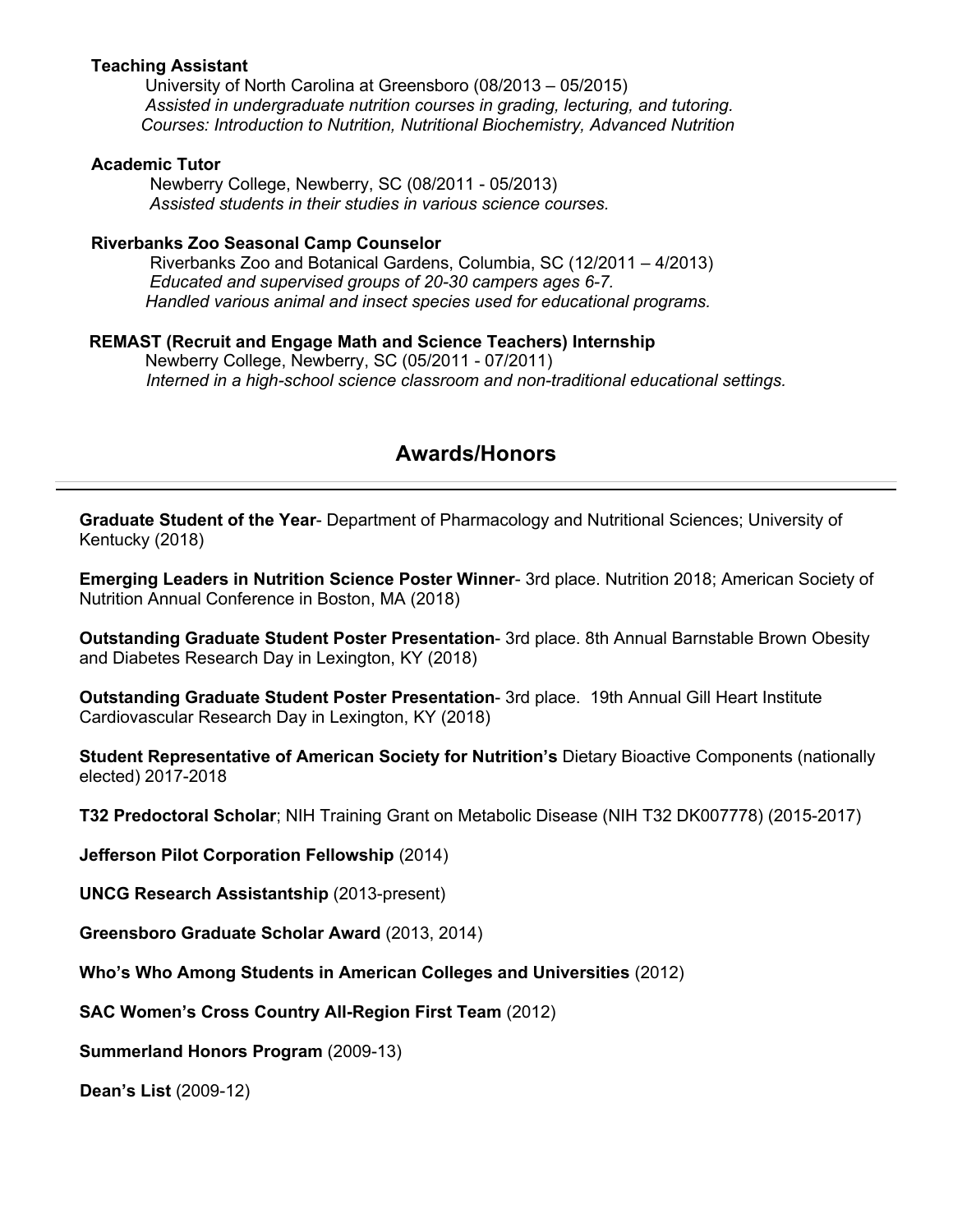# **Volunteer Experience**

| <b>Better Bites Volunteer</b>                                                                                                                                                                                          | 2016-Present              |
|------------------------------------------------------------------------------------------------------------------------------------------------------------------------------------------------------------------------|---------------------------|
| Participated in leading various community nutrition activities for children                                                                                                                                            |                           |
| <b>Academy of Nutrition and Dietetics Student Liaison</b><br>Selected as student liaison for University of Kentucky                                                                                                    | 2017-2018                 |
| <b>American Society of Nutrition Student Representative</b><br>Elected student representative of the Dietary Bioactive Components<br>research interest section                                                         | 2017-2018                 |
| <b>UK Food Connection Grant Leader</b><br>Participated in writing and implementation of grant titled<br>"Fresh Stop Markets' Youth Food Justice Leadership to Support<br>Child/Family Food Systems Engagement"         | 2017-2018                 |
| <b>National Eating Disorders Association- Online Forum Moderator</b><br>Moderated posts on online forums regarding support for individuals<br>and families dealing with the struggles of eating disorders and recovery | 2017-2018                 |
| <b>UK Performance Nutrition Volunteer</b><br>Aided in the nutritional support of UK student athletes                                                                                                                   | 2017-2018                 |
| FoodChainLex "Cook, Eat. Grow" Instructor<br>Led nutrition and cooking hands-on lesson to 4 <sup>th</sup> and 5 <sup>th</sup> graders<br>from three local elementary schools                                           | Fall 2017-Spring 2018     |
| <b>National Eating Disorders Association (NEDA) Walk Participant</b><br>Participated in and raised money for a walk supporting eating disorder                                                                         | Fall 2017, 2018           |
| <b>Common Good Cooking Club Volunteer</b><br>Taught nutrition and cooking lessons to K-12 students                                                                                                                     | Spring 2017               |
| Edyth J. Hayes Middle School Health Fair Volunteer<br>Actively educated students on sugar sweetened beverages                                                                                                          | March 2017                |
| <b>SeedLeaf Community Gardens Volunteer</b><br>Helped maintain and clean up local community gardens                                                                                                                    | <b>Fall 2016</b>          |
| <b>Fighting with Food Workshop and Seminar Series Leader</b><br>Educated middle and high school teachers on how to better educate<br>their students on topics related to nutrition and toxicology                      | Spring 2016               |
| <b>Cards for Hospitalized Kids</b><br>Created handmade Christmas cards for hospitalized children                                                                                                                       | November 2016, 2017, 2018 |
| <b>NSPS Happy Healthy Halloween</b><br>Encouraged healthy treats by passing out fruits at the<br>University of Kentucky Hospital and Clinic                                                                            | October 2016, 2017, 2018  |
| <b>Walk to End Alzheimer's Participant</b><br>Raised money and participated in the walk as part of a student organization.                                                                                             | August 2016, 2017         |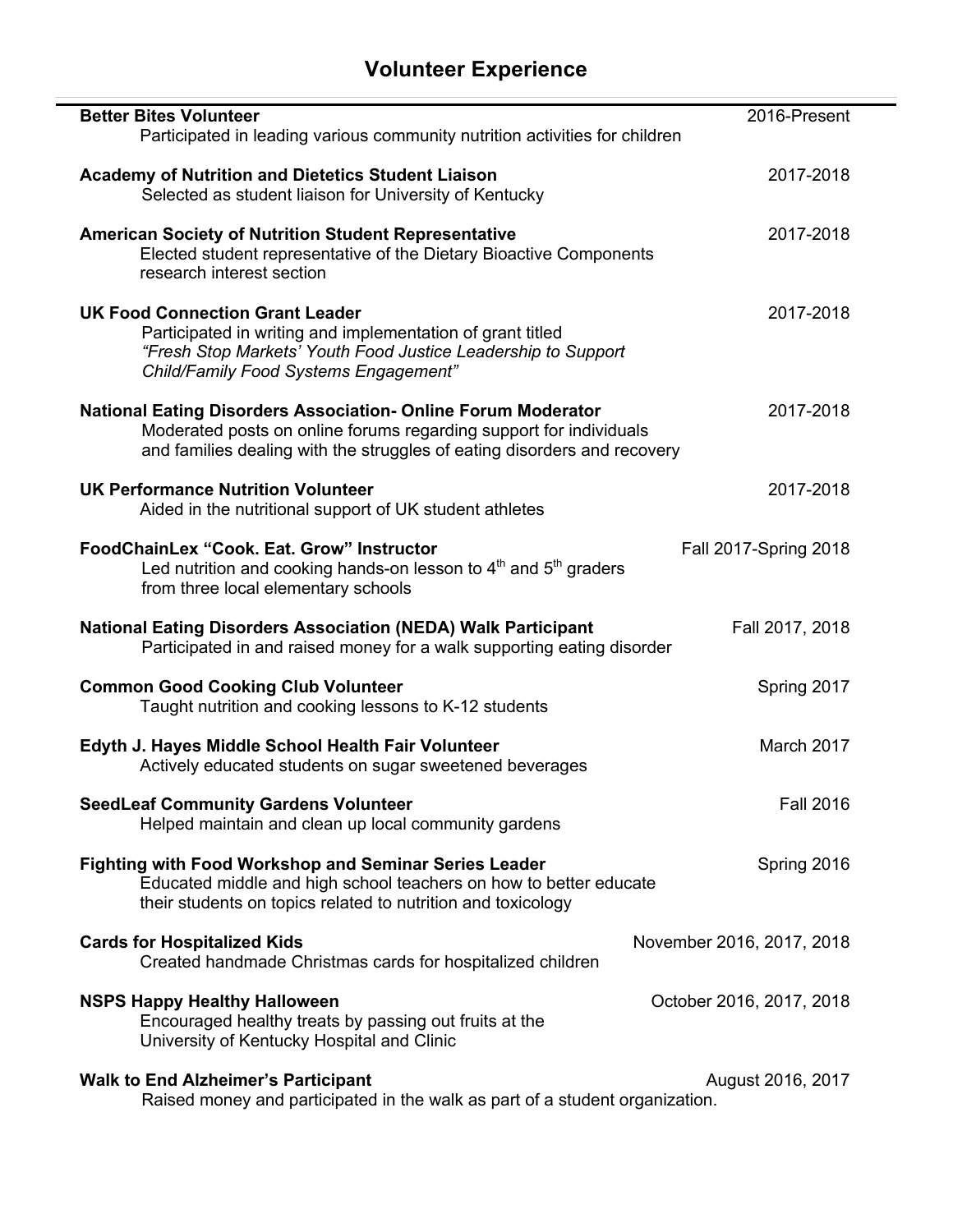**Academy of Nutrition and Dietetics** (Student member 2016-Present)

 **American Society for Nutrition** (Student member 2013-Present)

 **International Society for Sports Nutrition** (Editorial board member 2018- present)

 **International Association of Eating Disorders Professionals** (Student member 2017-present)

 **Society of Toxicology** (Student member 2015-Present)

**AAAS/ Science Program of Excellence in Science** (Student member 2016- present)

 **Blue Key Honor Society** (President 2012-13)

**Chi Beta Phi, National Scientific Honorary** (Public Relations Chair 2012-13)

 **Sigma Sigma Sigma Sorority** (Public Relations Chair 2011-12)

# **Research Skills**

- 16S rRNA sequencing and analysis of the gut microbiota
- Microbial isolation and culture from animal samples
- Microbial metabolite analysis and quantification from dietary components.
- Cell culture techniques (including culture of primary human umbilical vein endothelial cells, human umbilical vein endothelial cells (HUVEC) based cell lines, and LS174T intestinal goblet cell line)
- Animal handling, treatment, euthanasia and dissection
- RNA extraction and real time PCR, both in cell cultures and animal tissues
- Protein extraction and Western Blot, both in cell cultures and animal tissues
- Liver-based enzymatic assays
- Cell culture treatment with polyphenols
- DEXA scanning
- Glucose tolerance testing
- ELISA insulin and cytokine assays
- Persistent organic pollutant extraction from plasma and tissues

# **Workshops and Professional Development**

**Biostats and Big Data Workshop**- Superfund Research Center (July 2015)

**Communication Training Workshop**- Superfund Research Center (August 2015)

**Analytical Workshop**- Superfund Research Center (September 2015)

**Rethinking Scientific Presentations: the Assertion-Evidence Approach** (November 2015)

**Nutrition and Superfund Chemical Toxicity** University of Kentucky Superfund Research Program Center (August 2016)

**"An overview of epidemiological, experimental, and mechanistic studies that link polychlorinated biphenyls and cardiovascular disease**" Webinar- Superfund Research Program (February 2016)

**"How to Graduate & How to Get a Job" Workshop**- Nutritional Sciences and Pharmacology Student Organization (April 2016)

**"The Microbiome Webinar Series"** American Society of Nutrition (May-June 2016)